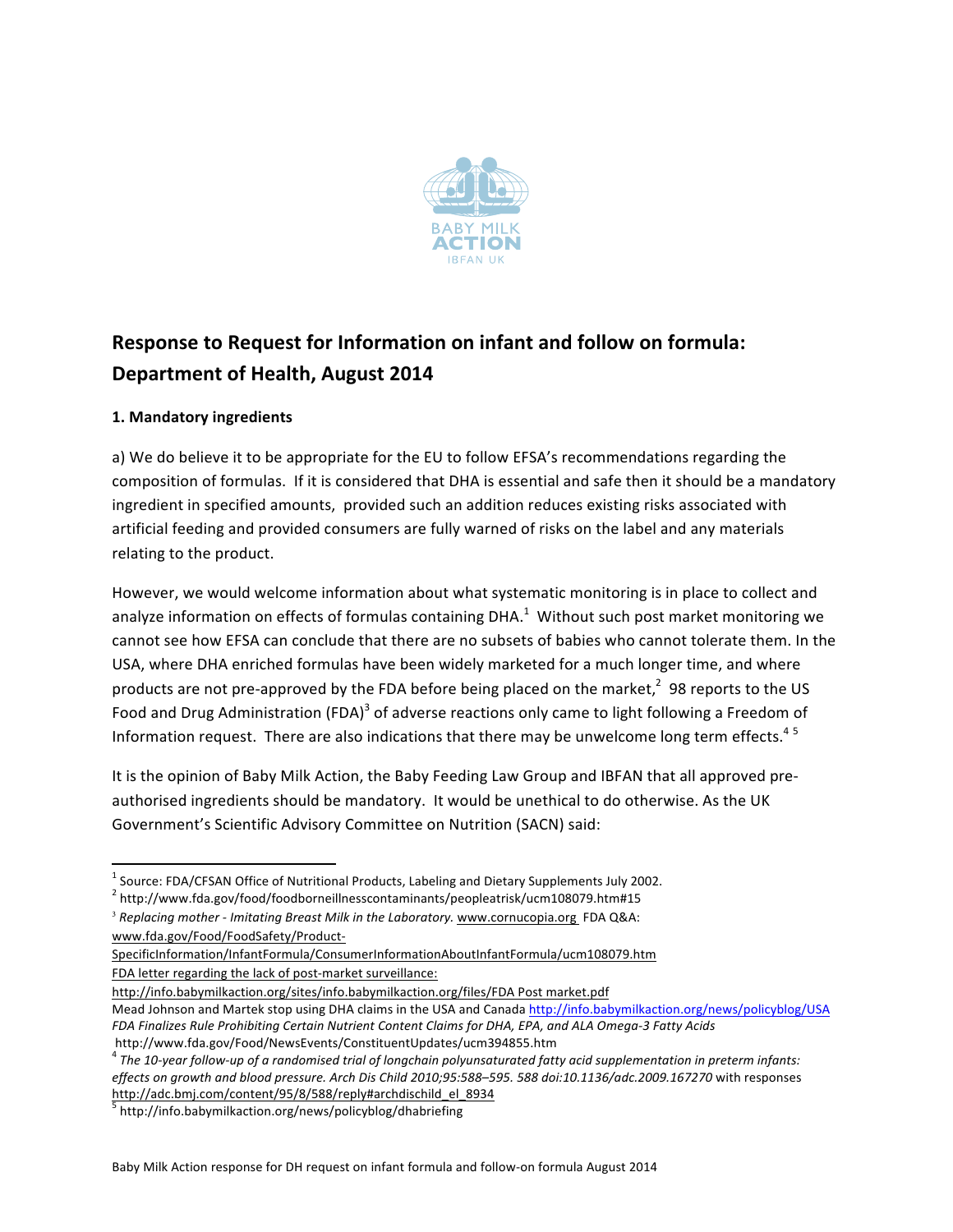*"There is no case for allowing the 'advertising' of follow-on formula... there is no scientific evidence demonstrating nutritional advantage of this product over infant formula...[both these] are breast milk* substitutes as defined by the Code (which sets no upper infant age limit on this term)...We find the case for labelling infant formula or follow on formula with health or nutrition claims entirely unsupportable. If an ingredient is unequivocally beneficial as demonstrated by independent review of scientific data it would be unethical to withhold it for commercial reasons. Rather it should be made a required ingredient of infant formula in order to reduce existing risks associated with artificial feeding. To do otherwise is not *in* the best interests of children, and fails to recognise the crucial distinction between these products and *other foods."<sup>6</sup>*

Aside from the fact that claims are inappropriate and misleading for all formulas and baby foods (in that they imply a health advantage over breastfeeding and family foods when there is none) if ingredients are common to all products there is no legal basis for a promotional claim.

## 2. Optional ingredients and claims on these ingredients

The precautionary principle must be paramount in any decision related to products for infants and **young children** – not market driven innovation. It is also critically important to recall the horizontal duty set out in the Lisbon Treaty that: "A high level of human health protection shall be ensured in the definition and implementation of all Community policies and activities."

The notion that manufacturers should be allowed to add ingredients to products on the market before they have been proven to be safe and essential allows them to use babies in a mass uncontrolled trial for commercial purposes. This is extremely risky and should not be allowed.

Manufacturers should not add ingredients to formulas unless they have been given prior authorisation, that is based on carefully monitored, independently- funded research and analysis that meets the highest ethical criteria.

The potential for bias is present in all research. However, it is reduced if research is commissioned and funded by a disinterested party rather than one active in the market. Research carried out on babies and babies under 12 weeks in particular - is fraught with ethical problems. Infants are an especially vulnerable group that do not consent on their own behalf so need special protection. Commercial involvement in such research also opens the door for coercion and inappropriate presentation of the risks.<sup>8</sup>

- 2. There should be no coercion to participate in the trial.
- 3. The request for participation should be done by an independent person.
- 4. The provision of free products through any trial should be considered an inducement for parents to enrol their infants, especially parents living on a low income.

 <sup>6</sup> http://www.sacn.gov.uk/pdfs/position\_statement\_2007\_09\_24.pdf

<sup>1.</sup> **A** clear distinction should be made between research on adults and research on infants.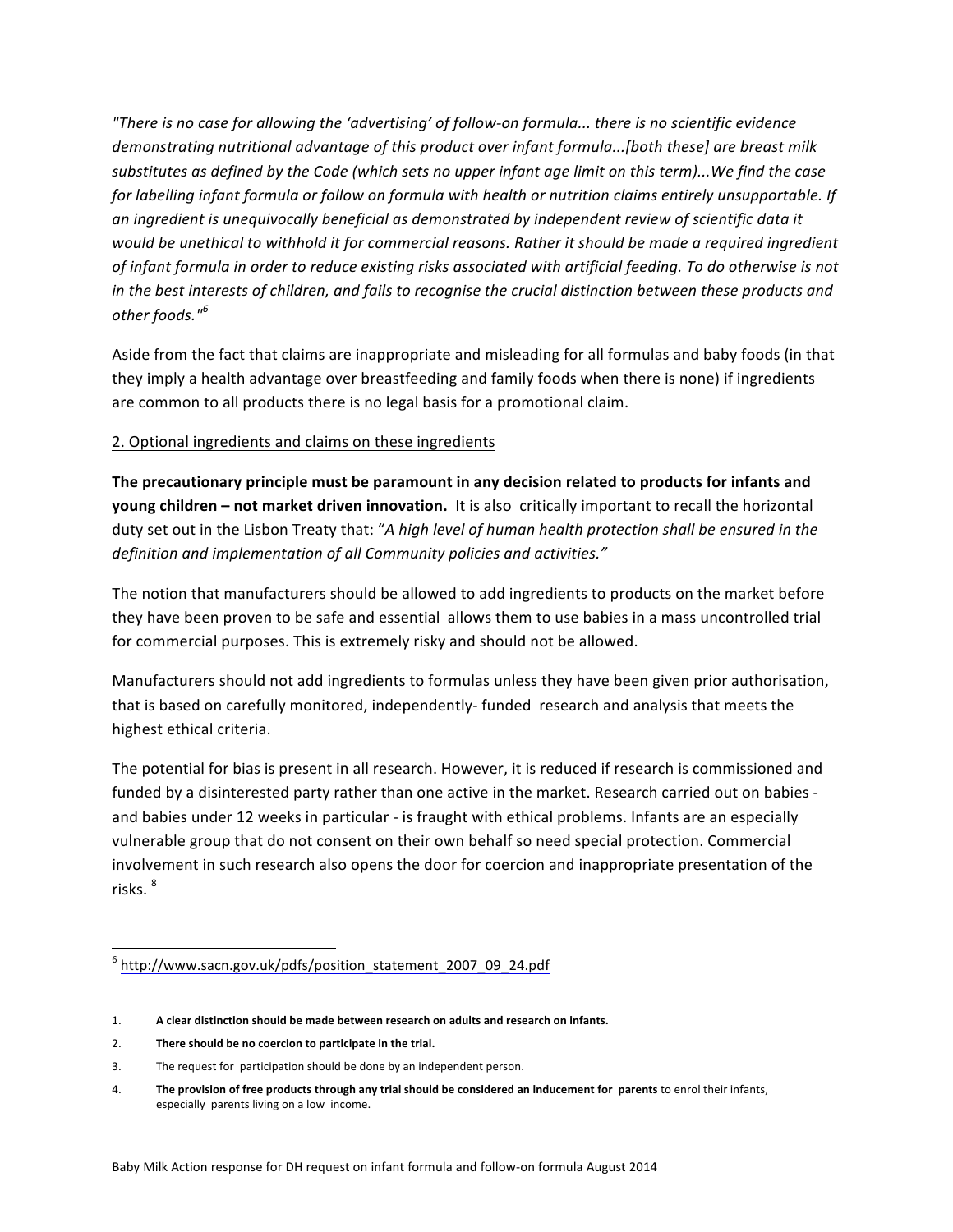Problems are compounded by publication bias where trials with negative outcomes are less likely to be published. Public health policy, especially in the area of infant and young child feeding, should be predominantly informed by independent, publicly financed studies that are in the public domain and subjected to a rigorous peer review process.

We support EFSA's observation that adding unnecessary ingredients to formula puts an unnecessary burden on the delicate metabolism of infants is an important one.

1) b should be the preferred option, allowing all ingredients to be agreed through independent scrutiny and harmonised across the EU.

2) It is the view of the BFLG and IBFAN that nutrition claims should not be allowed for any foods for infants and young children. Currently manufacturers make many promotional, idealising and misleading claims about their products on websites and media advertising aimed at both the public and health professionals.

**SMA** for example is currently highlighting how its 90 years of experience in making infant formula has introduced many of these ingredients, still making claims about efficacy for many of them.<sup>9</sup>

**SMA** make extravagant claims for its **Comfort Milk** for an ingredient now reported by EFSA to have no efficacy:

'One recent study has shown that average daily crying time was reduced from 23.6 minutes when infants were fed a non-SN-2 enriched formula to 3.8 minutes a day when fed an SN-2 enriched formula'.

Aptamil makes a series of claims for *prebiotics* and arachidonic acid in its first infant milk on its health professional website in an article by dietitian Luise Marino  $^{10}$  and still make claims for a range of health benefits of prebiotics in first infant formula. $^{11}$ 

In its 'formula comparison chart' Aptamil includes prebiotics, taurine, arachidonic acid and nucleotides in its list of 'ingredients' for comparison, suggesting that their presence in breast milk and formula milk is 'equivalent'. $^{12}$ 

<u> 1989 - Andrea Santa Andrea Andrea Andrea Andrea Andrea Andrea Andrea Andrea Andrea Andrea Andrea Andrea Andr</u>

- 8. Parents must not be under any pressure to use or continue to use a formula milk because they are in a research study.
- 9. Long term follow up to assess any untoward effects is essential

<sup>9</sup> https://www.smamums.co.uk/home/90-years-experience-181.aspx

<sup>10</sup> https://www.aptamilprofessional.co.uk/breastfeeding/articles/article/specific-prebiotics-reduce-atopic-dermatitis

<sup>11</sup> https://www.aptamilprofessional.co.uk/our-products/baby-0-6-months/aptamil-first-milk

<sup>12</sup> https://www.aptamilprofessional.co.uk/pdf/Aptamil-milk-comparison-chart-June13201306171226.pdf

<sup>5.</sup> **If a randomized control method is used, then this must be justified and parents must fully understand the methodology** of the research.

<sup>6.</sup> **Parents must be provided with the fullest possible information which** include the short and long-term risks .

<sup>7.</sup> Parents must not be recruited before birth. Decisions about baby feeding may alter after birth.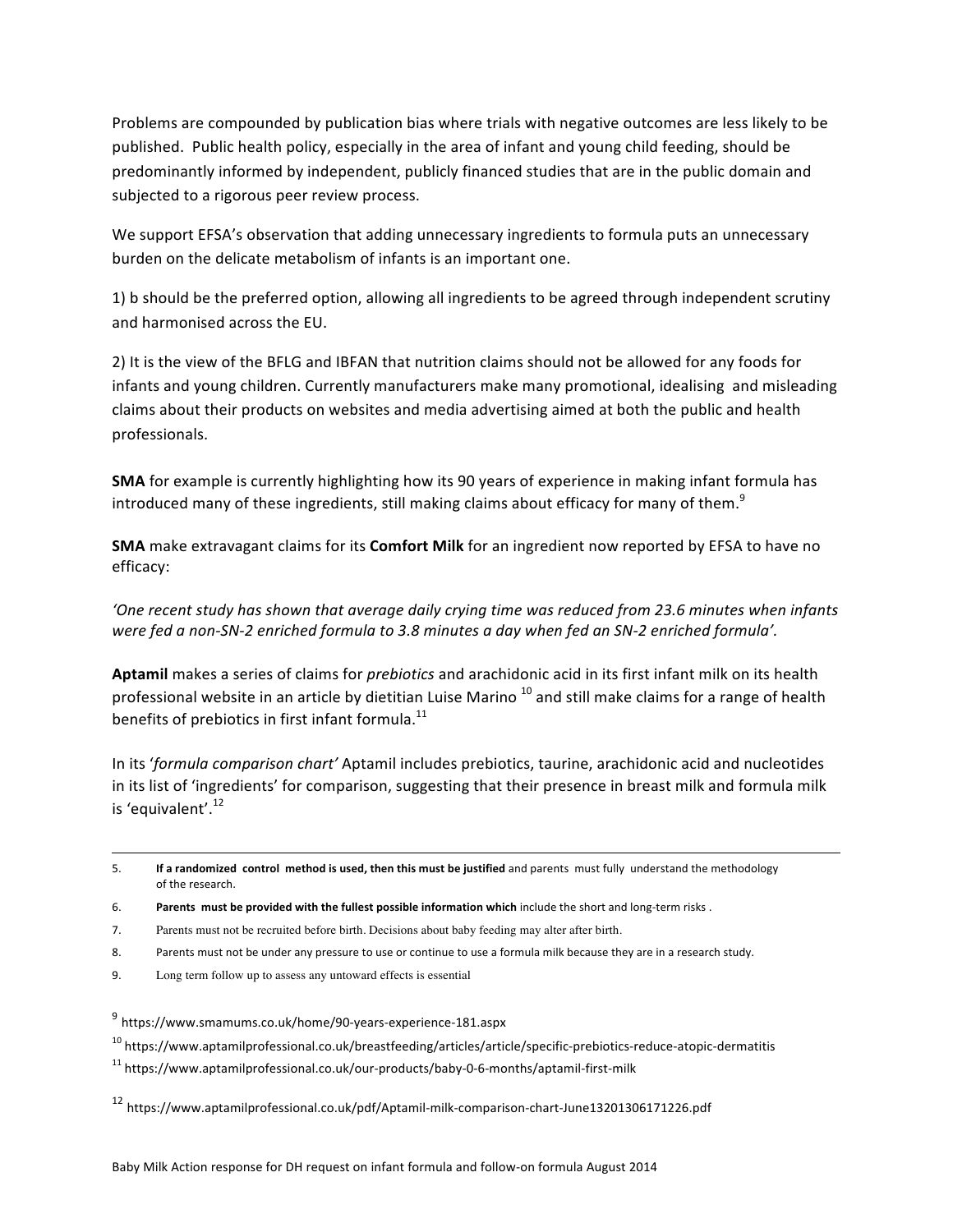We recommend that the all promotional claims of foods for infants and young children will be reviewed on the basis of the EFSA review and outlawed. Nutrition and health claims for optional ingredients are routinely used by manufacturers to suggest their products have advantages that make them *'closer to breast milk.'* Such claims are misleading.

Health professionals in particular are often confused by the conflicting information they receive and unaware that there are no procedures for holding manufacturers to account for misleading information in professional journals. It is essential that all information for HCPs objective, accurate and expert. The halting of promotional claims is an essential safeguard.

## **3. Protein hydrolysates as protein sources for infant formula and follow on formula**

a) It is important to distinguish between partially and extensively hydrolysed protein in infant formula. Formulas which contain extensively hydrolysed protein are used under medical supervision for children with cows' milk protein allergy and are foods for special medical purposes usually obtained on prescription. Partially hydrolysed protein (100% whey protein) is used in a number of formula available over the counter, one of which may makes claims for a reduction in the risk of eczema in infants from atopic families (SMA HA). Others are marketed as being 'easier to digest' (Aptamil Comfort milk, Cow & Gate Comfort milk (these products are identical in composition) and SMA Comfort) but do not make claims about allergies. There is no convincing evidence to support claims that partially hydrolysed proteins in milk prevent colic, wind, GI disturbance, constipation or regurgitation in infants (Crawley & Westland, 2014).

A number of specialised milk products available on prescription are available which contain extensively hydrolysed proteins, the review of these products is now being undertaken by The British Dietetic Association Paediatric Group and they will report on specialised milk products in Autumn 2014 (contact: sarahwestondietitian@gmail.com). Previous work done by First Steps Nutrition Trust on specialised milks in 2013 highlighted the following products available as foods for special medical purposes, but there may have been market changes since then:

| Extensively hydrolysed peptide-based infant<br>formula suitable from birth | Aptamil Pepti 1                  |
|----------------------------------------------------------------------------|----------------------------------|
|                                                                            | Cow & Gate Pepti-junior          |
|                                                                            | Mead Johnson Nutramigen LIPIL 1  |
|                                                                            | <b>SHS Nutricia Pepdite</b>      |
|                                                                            | <b>SHS Nutricia Pepdite MCT</b>  |
|                                                                            | SHS Nutricia Infatrini Peptisorb |
| Extensively hydrolysed peptide-based formula<br>for older infants          | Aptamil Pepti 2                  |
|                                                                            | Mead Johnson Pregestimil LIPIL   |

<u> 1989 - Andrea Santa Andrea Andrea Andrea Andrea Andrea Andrea Andrea Andrea Andrea Andrea Andrea Andrea Andr</u>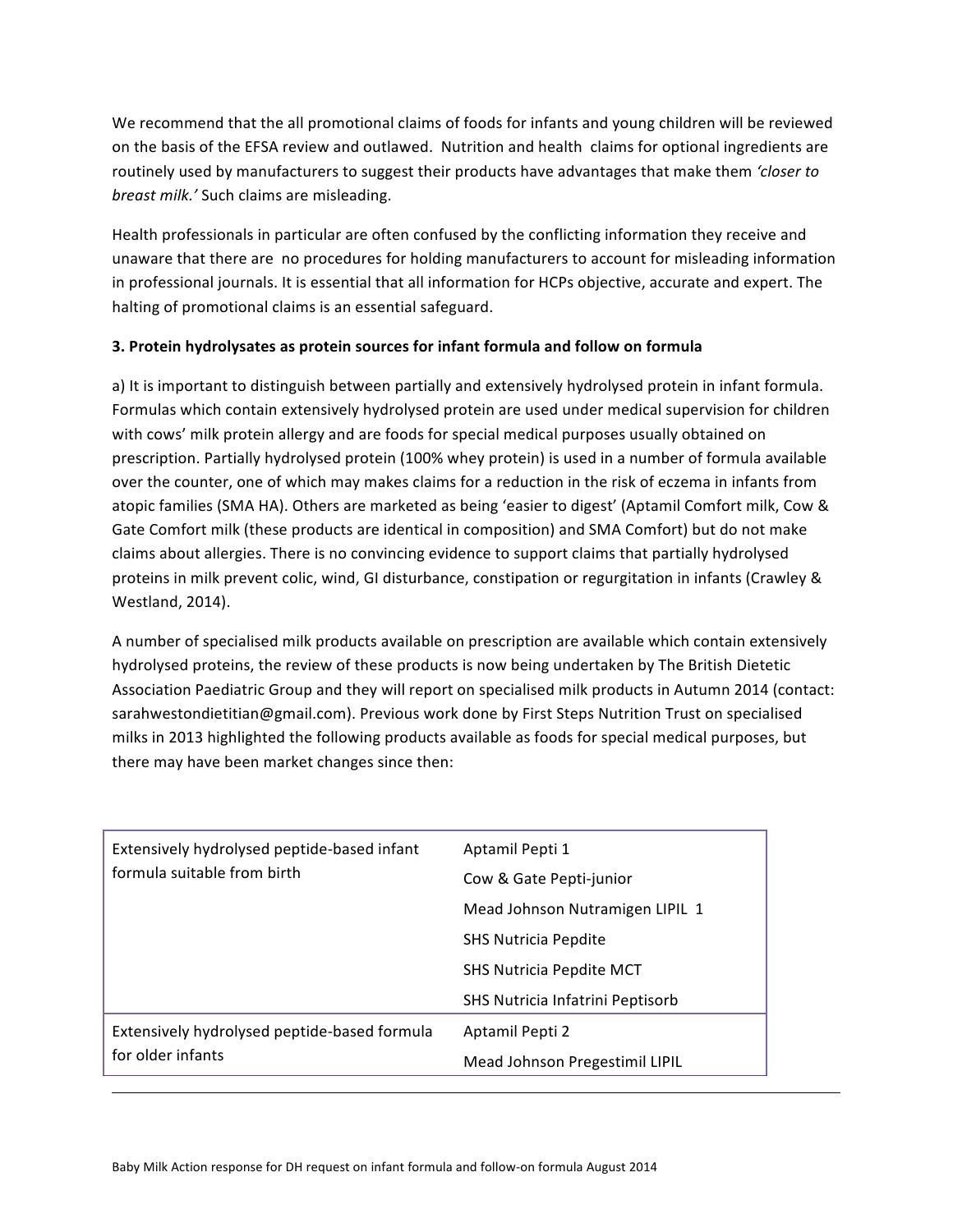Mead Johnson Nutramigen LIPIL 2 SHS Nutricia Pepdite 1+ SHS Nutricia Pepdite MCT 1+

NICE  $(2008)^{13}$  make a statement that there is insufficient evidence to suggest that infant formula based on partially or extensively hydrolysed cows' milk protein can help prevent allergies. This topic is currently under review by COT for SACN and will report later this year.

b) The protein source for all the milks available over the counter with partially hydrolysed protein is 100% whey protein from cows' milk.

c) Comfort milks are more expensive than standard infant formula: currently Comfort milks retail at £1.16 - £1.50/100g compared to 94p-£1.11/100g for standard first infant formula. SMA HA is the most expensive partially hydrolysed formula currently available over the counter at £1.50/100g.

Despite SMA HA being more expensive than Nestlé's standard SMA formula it has reportedly offered it to health facilities at the same price. This is effectively a promotional discount to try to gain tacit health service endorsement for the product and to encourage its routine use. We believe that the term should not be permitted. (It is not permitted in North America, where Nestlé markets the formula for general use with the promotional name 'Good Start'.)

d) SMA HA makes a number of claims related to hypoallergenicity that can be seen here and some of which is repeated below:

https://www.smahcp.co.uk/sma-products/ha-infant-milk/ha-infant-milk/product-2068.aspx?catid=21&accepted=true

*SMA*<sup>®</sup> *H.A.* is a Hypo-Allergenic infant milk designed to reduce the risk of developing allergy to cows' milk proteins. It is nutritionally complete with Omega 3 & 6 LCPs. It should be used from the first formula feed *onwards, either in combination with breast milk or when only formula-feeding.* 

*Babies* who have a family history of allergy (for example a parent or a sibling with allergy) may develop an allergic response to the protein in cows' milk. Most infant milks contain long chains of cows' milk proteins. In SMA H.A. these proteins have been broken up into smaller pieces, which reduce the risk of *your baby developing an allergic response.*

- $\circ$  *Clinically proven to reduce the risk of eczema by over 50% in 'at risk' infants*<sup>1</sup>
- o *Use from the first formula feed*
- o *Omega 3 & 6 LCPs*
- o *Easy to digest*

A summary of the evidence and current recommendations related to this product and the claims can be found in the report Infant Milks in the UK (May 2014)<sup>14</sup>

<sup>&</sup>lt;sup>13</sup> http://www.nice.org.uk/guidance/ph11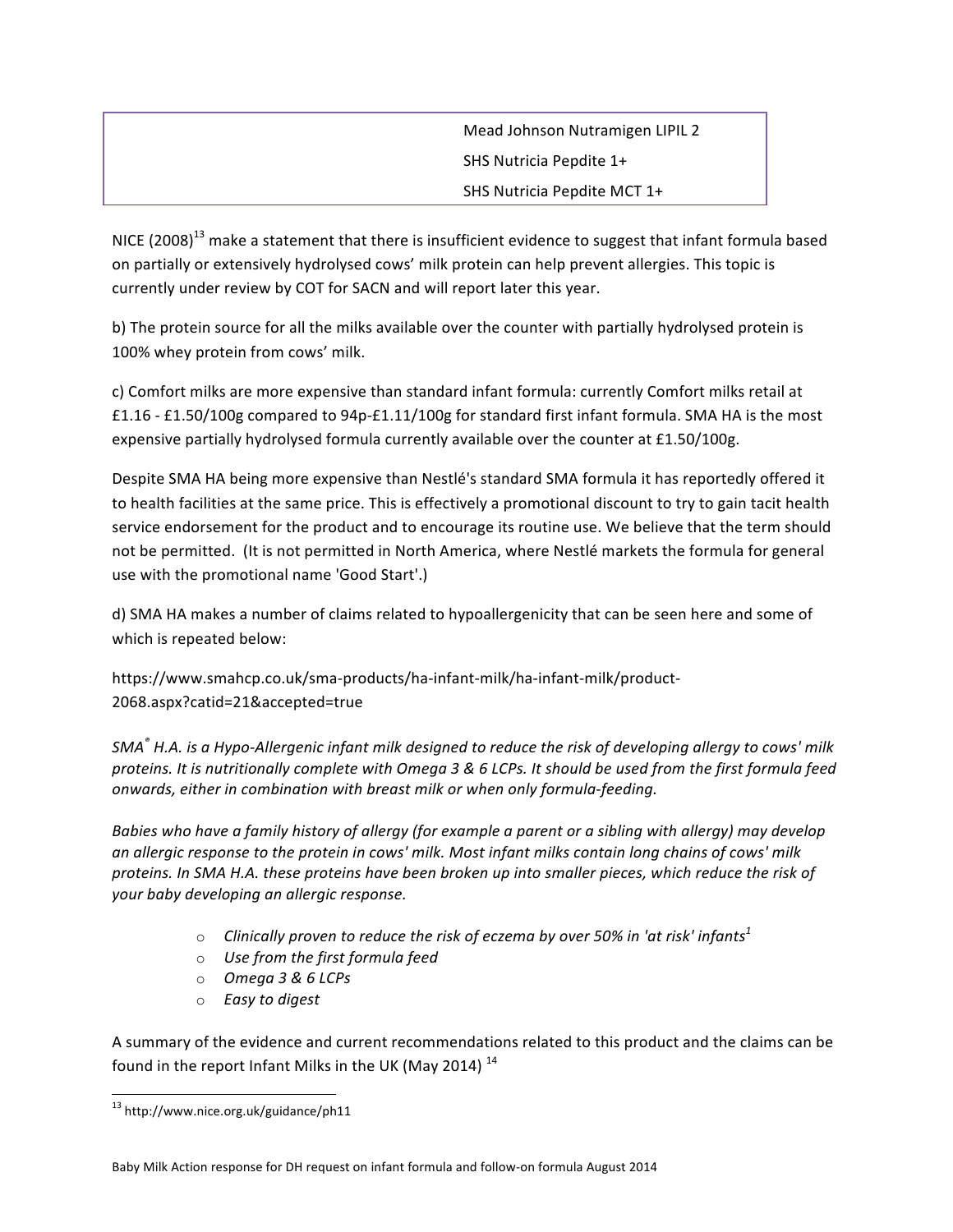d) The Baby Feeding Law Group has made several complaints about the legality of the HA claim which is widely used in Europe. HA claims can imply that products marked as 'HA' or 'Hypoallergenic' will not cause allergies and may even prevent them.<sup>15</sup>

Nestlé broke into the US infant formula market in 1988 with *Carnation Good Start HA* formulas. Several allergic babies suffered from anaphylactic shock as a result, prompting nine US States and the Food and Drug Administration to investigate. Attorney General Robert Abrams found that the advertisements used could mislead even medical professionals since the company cited studies that did not adequately support its claims. He concluded that the claims were *"Misleading, deceptive and unfair"* and that while the word 'hypoallergenic' means 'less likely to cause allergic reaction' many consumers interpret the word to mean that the formula could not cause an allergic reaction. Mr Abrams referred to Nestlé's *"eagerness to break into the lucrative US infant formula market"* and said that *"those babies who had*  severe reactions to Carnation Good Start have paid a high price for the company's irresponsible *conduct."*

Aptamil Comfort, Cow & Gate Comfort and SMA Comfort make no claims related to hypoallergencity but promote their products as reducing colic, wind, GI disturbance, constipation and regurgitation.  $^{16}$ 

Interestingly, a Danone representative invited to present information on formulas to a multi-disciplinary health service group admitted that Cow & Gate Comfort and Aptamil Comfort have different packaging and pricing, but are exactly the same milk powder, Aptamil being positioned as a 'premium' product.

e) The suitability of formula manufactured from protein hydrolysates should be demonstrated on a case by case basis through clinical studies, using the hydrolysates alongside any other additional ingredients used in the product. There is currently no recommendation that these products have efficacy, however many parents use them when they erroneously believe that normal infant behaviours such as vomiting, back arching and crying are related to milk intolerance. Those children who have CMP should be managed and treated medically, not through over the counter sales, and health professionals need better training to support families with infants around safe infant feeding. Often over-feeding of standard formula leads to conditions mis-interpreted as intolerance for example.

It is important to note these partially hydrolysed milks are frequently advertised to health professionals in adverts making claims and giving references which would not stand up to scrutiny, but which cannot be assessed critically by an external body.

f) If it is deemed too disruptive to remove these products from the market whilst clinical trials are undertaken we would like to see strict guidance on the claims that can be made for products and the advertising of these products to health professionals.

## **4. Maximum amounts of nutrients**

<sup>&</sup>lt;sup>14</sup> http://www.firststepsnutrition.org/pdfs/Infant\_milks\_May\_2014\_final\_NEW.pdf\_pp 68-73<br><sup>15</sup> BFLG letter to Hazel Blears, regarding the Legality of Nestlé's HA claims.<br><sup>16</sup> http://www.firststep<u>snutrition.org/pdfs/Infan</u>